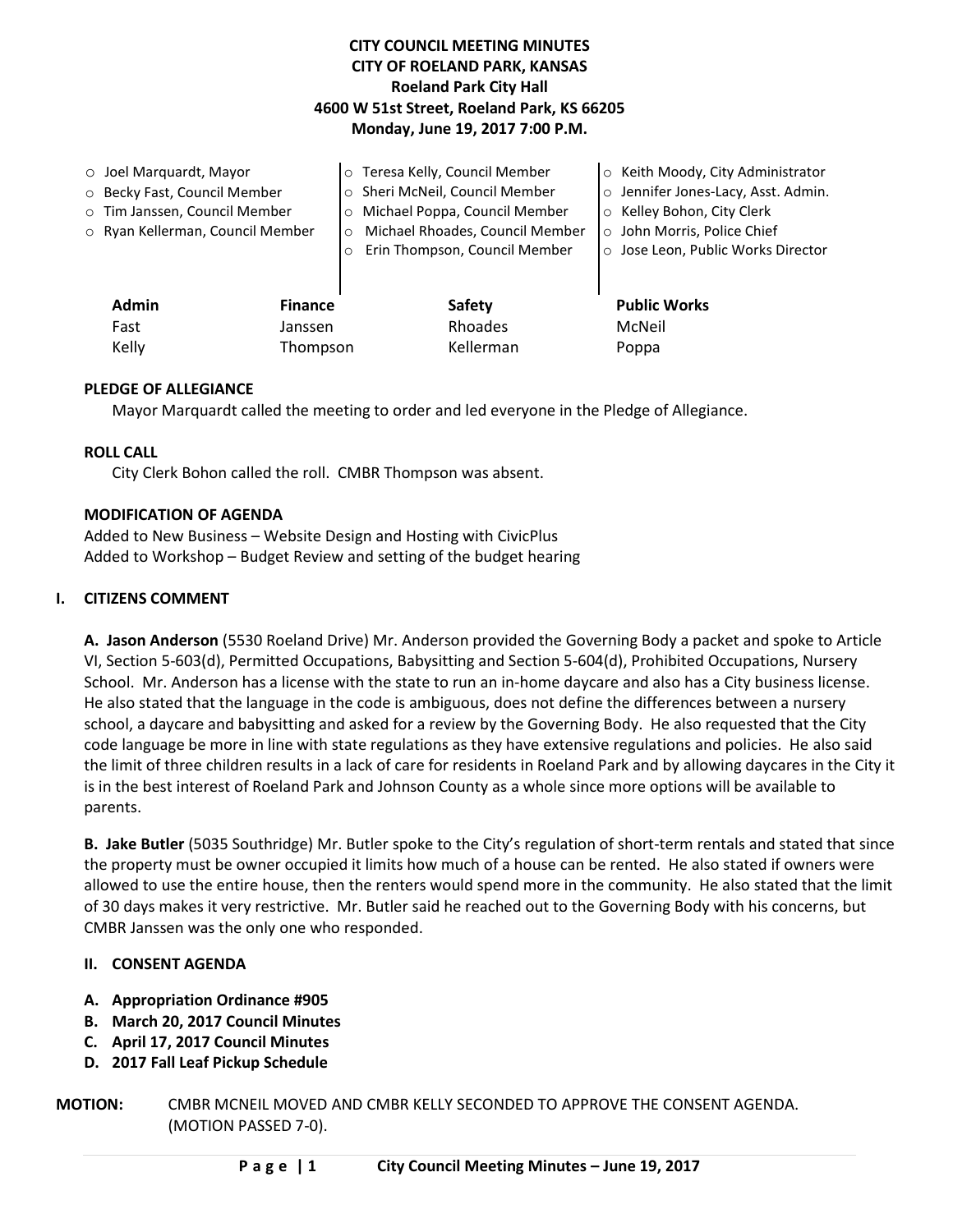### **III. BUSINESS FROM THE FLOOR**

### **A. Applications / Presentations**

### **1. WCA – RFID/GPS System Presentation**

City Administrator Moody said that Rehrig Pacific who supplies carts for WCA would make a presentation on their RFID system, which is one of the enhancements they have incorporated into their contract proposal to provide a better service. They have asked for this opportunity to address the Council so they might better understand how beneficial this system will be to the residents and also to the City. They will also address other items in their proposal regarding enhanced communication and the website options they will offer.

The representative from Rehrig Pacific said their facility location is in DeSoto, Kansas and is also where they manufacture the plastic carts that are wheeled to the street. In addition, they also provide and integrate technology that supports operations for companies like WCA, but is also of a benefit to residents. His company has a great partnership with Waste Corporation of America all around the country and they are a reliable industry-leading manufacturer. In addition to assembly and distribution of carts, they are also able to retrofit them and provide a fast response to residents whose carts need servicing as they are a local company. They believe in enhancing the customer experience by not only servicing WCA but also their customer's customer. The City will have live access to a web portal and City-appointed staff would have wide visibility of the work being done throughout the City. From this option they will be able to answer questions that come in from residents.

They will also retrofit the City's carts and they will be able to provide electronic confirmation of the work being done. All carts will be bar coded and will associate them to a specific address as well as longitude and latitude of the cart. They will also provide reports to the City that lists homes that the carts were delivered to as well as exceptions.

The RFID plan for current carts would follow trucks on delivery and retrofit each cart with an RFID tag and bar code which would bring existing carts online into the system. R-vision is their own in-house proprietary technology. It covers asset work orders and inventory management as well as the RFID service verification. The system allows the City to see hauling operations going on and allows more visibility. They have seen an improvement around the country with this system. It also allows for real-time visibility for cart issues. The system also provides hauler performance monitoring giving indications of homes missed and for what reason. It also reflects who is setting out their recycle carts and provides a date and time stamp of when the carts are tipped.

Mayor Marquardt thanked the representative from Rehrig for his presentation and asked when this would be implemented. City Administrator Moody responded it would take effect with the beginning of the 2018 contract if approved.

CMBR Kellerman asked if this program is for all WCA customers throughout the Kansas City area.

Tim Graham, Regional Sales Manager for WCA, said they would roll this out by community by contract. Roeland Park would be the second City in the area to implement the new technology. Mr. Graham did state the technology would not apply to yard waste bags. In the future they may have yard carts, but they do not at this time.

CMBR McNeil asked if the current carts would change and Mr. Graham said they will remain the same with the RFID retrofitted to the existing carts.

### **2. Community Parks Report – Jennifer Provyn**

*The Community Parks Report was postponed to a future meeting.* 

#### **IV. MAYOR'S REPORT**

### **A. Proclamation United Community Services 50th Anniversary**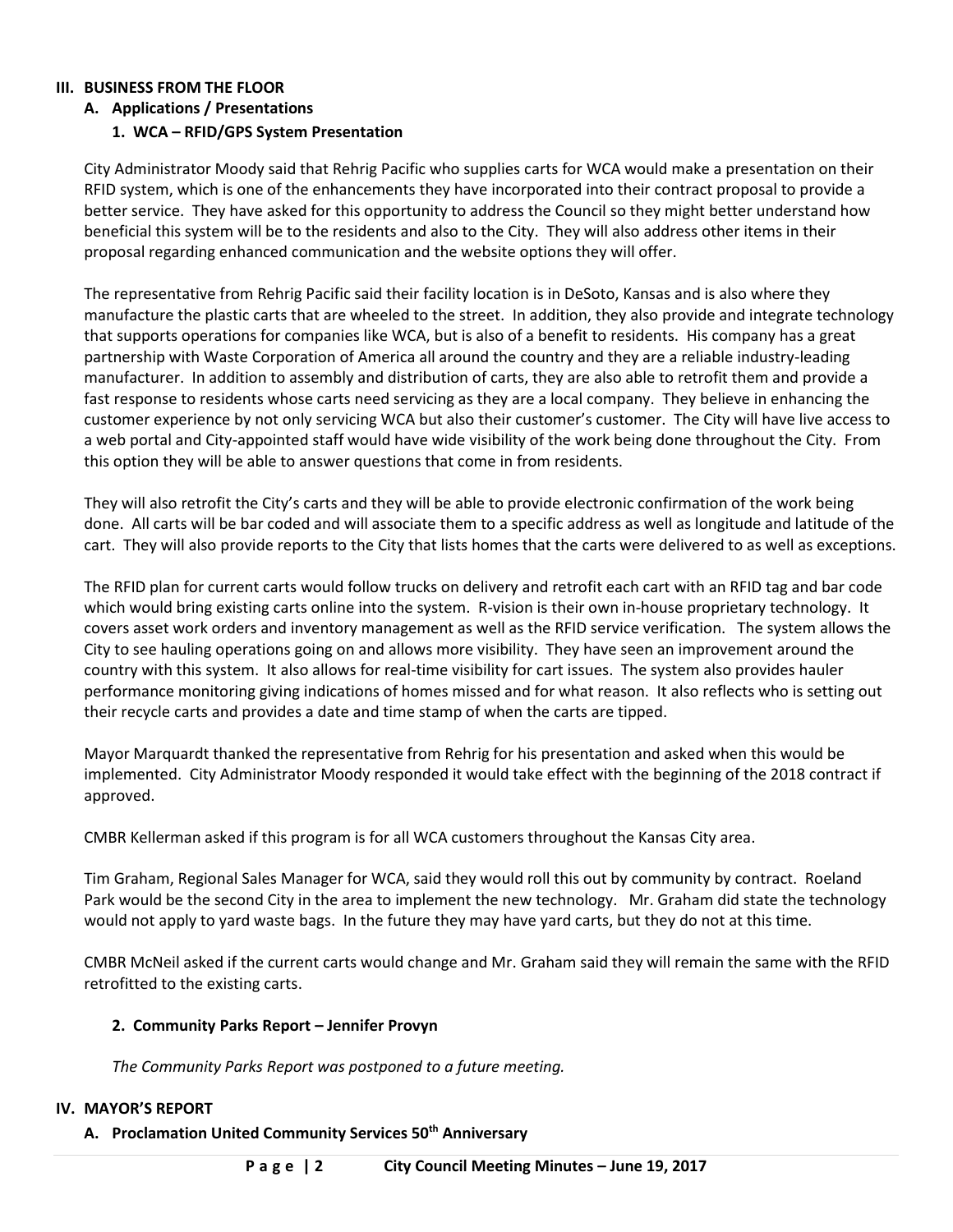CMBR Kelly read the proclamation for United Community Services 50<sup>th</sup> Anniversary into the record.

**MOTION:** CMBR KELLY MOVED AND CMBR MCNEIL SECONDED TO APPROVE THE PROCLAMATION FOR UNITED COMMUNITY SERVICES 50th ANNIVERSARY. (MOTION CARRIED 7-0)

# **V. WORKSHOP AND COMMITTEE REPORTS**

# **A. Ad Hoc Development Committee Report**

CMBR Poppa said the committee will be meeting June 21st at 8 a.m. at City Hall. They will discuss Sunflower Group and the hotel at the Rocks. They have discussed pricing for a retaining wall, some sewer realignment and the easement which will be addressed later in the Council agenda. At the last meeting there was a consensus for a plat name of Northeast R.J. for that particular area of Roe and Johnson Drive.

# **B. Workshop Summary**

CMBR Fast reported they had a developer proposal looking at Northeast Johnson and Roe developing a three-story multi-use building and the Council agreed to move forward with this. There was a also a presentation on moving the Public Works building to the Community Center, but it was decided not to move forward with the discussion for that location. They also discussed the 2017 fall leaf pickup schedule. The 2018 Payscale discussion and 2018 Solid Waste Assessment Review discussions will continue later in the meeting. Discussions are also beginning with regard to animal control service options after a presentation by Police Chief Morris. And they also heard a presentation from Ms. Jones-Lacy regarding the sale of the Lowe's property as part of the redevelopment agreement with the owner.

### **VI. REPORTS OF CITY LIAISONS**

*There were no reports given.* 

# **VII. UNFINISHED BUSINESS** *There was no Unfinished Business discussed.*

# **VIII. NEW BUSINESS**

# **A. Proposed 2018 Payscale**

City Administrator Moody said the only change proposed for 2018 is an increase to the midpoint of \$0.40. By doing these small annual adjustments it should prevent them from having to do a major overhaul to the pay scale. Periodically there may be justification for moving a position to a different pay grade, but that is not the case for 2018.

CMBR Rhoades asked which employees would be affected by the pay scale adjustment. City Administrator Moody said currently two employees make the minimum and these are the administrative assistant positions. If approved, then effective January 1, 2018, they would be moved up to the new minimum. CMBR Rhoades ask if part-time employees would be affected. City Administrator Moody said there is no distinction between part-time and fulltime employees.

# **MOTION:** CMBR POPPA MOVED AND CMBR KELLY SECONDED TO ADOPT THE PAYSCALE PRESENTED EFFECTIVE JANUARY 1, 2018. (MOTION CARRIED 7-0)

# **B. Sanitary easement for the Rocks**

City Administrator Moody said in order to complete anticipated driveway and grading improvements to connect the lower portion of the Rocks to the higher elevation an easement for the relocation of the existing gravity sewer that crosses the southwest corner of the property is needed as Johnson County Wastewater only allows sanitary sewers to be of a certain depth.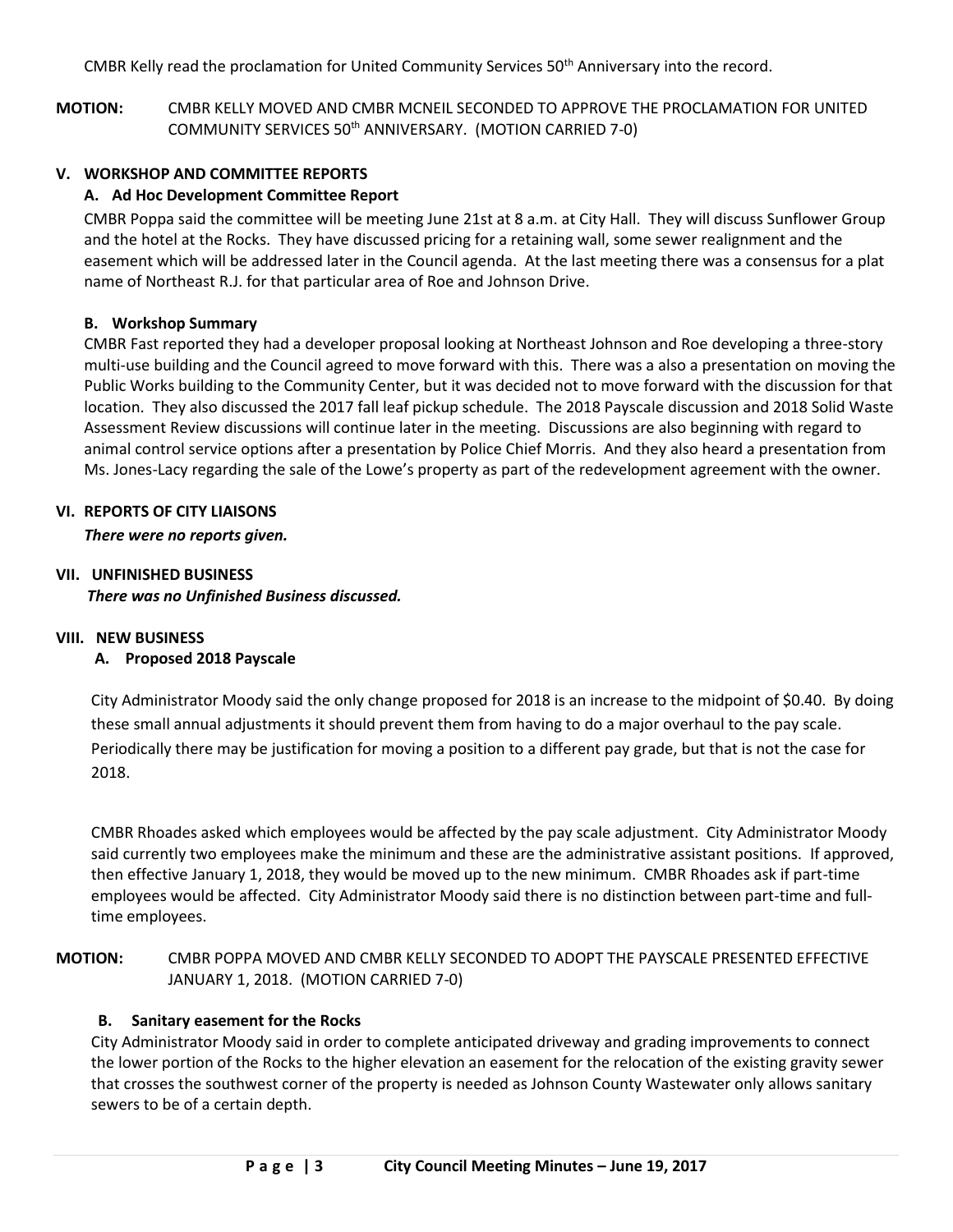**MOTION:** CMBR POPPA MOVED AND CMBR JANSSEN SECONDED TO APPROVE THE SANITARY EASEMENT FOR THE ROCKS AS INDICATED IN THE ACTION ITEM SUMMARY AND COLLATERAL DOCUMENTS PRESENTED. (MOTION CARRIED 7-0)

# **C. Solid Waste Service Agreement**

CMBR City Administrator Moody said this is a sub-agreement. Mid-America Regional Council (MARC) would enter into an agreement with WCA for the five-year term with a three-year initial term and two one-year extension options. The agreement does reflect the performance measures presented earlier by Rehrig Pacific. It also includes the financial penalties for not meeting those performance measures and reflects the commitments that WCA has made to implement the RFID, providing for a website specific to Roeland Park's area, and improved reporting on a daily basis.

CMBR McNeil asked for assurance that yard waste will remain unlimited and residents have the ability to use their own trash bins. Mr. Graham from WCA confirmed that was correct.

CMBR Rhoades asked for a reiteration of what the penalties would be to WCA for failure to meet performance standards. City Administrator Moody said it is Attachment A of the MARC contract for solid waste. Mayor Marquardt read the fines into the record. The first miss is a penalty of \$25, \$50 for the second, and \$100 for the third at the same residence. City Administrator Moody added the contract further addresses neighborhood or city-wide service issues.

CMBR Kellerman asked if there would be items that would not be collected by WCA and would like to see clarification on the large item pickup, as well as have an expansion of the definition of collection.

City Administrator Moody said they like the broader language as it put the City in a better legal position.

There was further discussion of what large items would be picked up. WCA responded if the City would like to add a weekend big item pickup, then they would have to pay an additional fee.

CMBR Kelly said they have hired counsel and if they agree with a broader definition the Council should support that.

CMBR Rhoades said that even though they have an attorney that does not mean they should not be able to review what is before them and referenced the previous trash pickup agreement.

- **MOTION:** CMBR POPPA MOVED AND CMBR RHOADES SECONDED TO CALL THE QUESTION. (MOTION CARRIED 7- 0)
- **MOTION:** CMBR KELLY MOVED AND CMBR JANSSEN SECONDED TO ADOPT A RESOLUTION APPROVING A SUB-AGREEMENT FOR THE SOLID WASTE SERVICES WITH WESTWOOD, FAIRWAY AND ROELAND PARK, EACH TO ADOPT A SUB-AGREEMENT TO THE MARC SERVICE AGREEMENT WITH WCA WHICH REFLECTS THE THREE-YEAR INITIAL TERM WITH TWO ONE-YEAR RENEWALS, OPTION 1 OF THE PROPOSAL RATE OF \$15.17 PER HOME PER MONTH. (MOTION CARRIED 7-0).

### **D. Website Design and Hosting with CivicPlus**

City Clerk Bohon provided the proposed agreement with CivicPlus. The company will do 150 pages of content migration from the old site and it will also be ADA compliant. They will also do three years of agendas and minutes separate from the 150 pages. The new site will be fully responsive on all devices.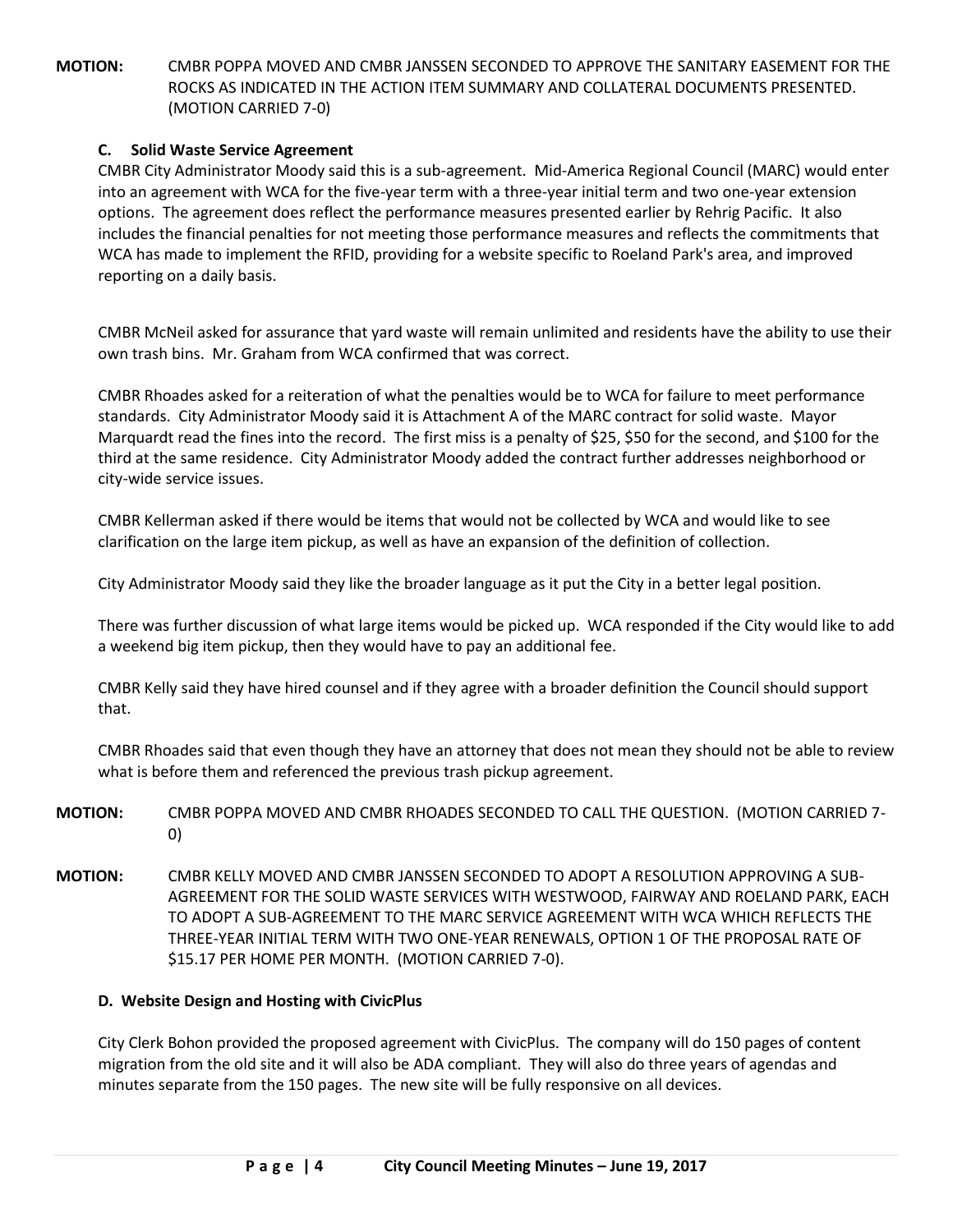**MOTION:** CMBR POPPA MOVED AND CMBR KELLY SECONDED TO APPROVE THE AGREEMENT WITH CIVIC PLUS FOR WEBSITE DESIGN AND HOSTING AS INDICATED IN THE PACKET. (MOTION CARRIED 7-0)

### **IX. ORDINANCES AND RESOLUTIONS:**

*There were no ordinances or resolutions for approval.*

# **X. WORKSHOP ITEMS:**

Before beginning the Workshop Items CMBR Poppa said that instead of moving out of the Council meeting and going back into a Workshop meeting, which they felt would be more confusing, they have incorporated a Workshop session within Council meeting for unfinished items from the Workshop held prior to this meeting. The Council will not necessarily be voting or taking any action on the following items as they are only for discussion. But as they are in a Council meeting, they can be moved and voted on.

### **A. 2018 Solid Waste Assessment Review**

City Administrator Moody presented a form to identify the costs associated with the program for a cost of \$88,000. This is the same form used in the past to summarize solid waste expenses and the expenses associated with the leaf program. For 2018, they have removed personnel costs which equates to \$44,000. Leaf program revenues are \$5,584 without personnel. The program is still shown as a total of \$88,000 with \$44,000 in negative expenses not being recovered. The leaf program equates to \$199 per property or \$16.58 per month.

CMBR McNeil questioned why the City is now assessing the residents for a cost they used to cover and believed this amount was very high. She also wanted to see a breakdown of what is being charged to the other cities and asked if part of what the citizens of Roeland Park are paying for are going towards leaf pickup service they provide to the other cities. Mayor Marquardt said one reason they began charging the residents for this service is it could have been that the City needed more resources and began charging the residents for the leaf pickup.

Mayor Marquardt restated the options before the Council, to keep the existing plan, a part of it or remove the assessment altogether.

CMBR Poppa said he prefers the 2018 personnel costs not be included. CMBR Kelly, CMBR Janssen, CMBR Rhoades also preferred this option. Mayor Marquardt said he would also support the existing program or to only include its actual costs.

CMBR Kellerman supported removing the assessment entirely from the tax levy. CMBR Fast also agreed with Mr. Kellerman as she initially believed it was wrong to put the assessment on property taxes and continues to believe that way. CMBR McNeil changed her opinion and agreed with CMBRS Kellerman and Fast as this is the way she truly feels.

# **B. 2018 Budget Review**

City Administrator Moody highlighted changes to the budget since it was last presented. A \$44,000 decrease in the Solid Waste Assessment revenue has been reflected in the General Fund as a result of eliminating staff expenses from the assessment for leaf pickup.

Property tax figures from state assessed property and personal property are now available and have been reflected in the General Fund along with the decrease in the Solid Waste Assessment resulting in the General Fund ending balance being \$19,000 above the target of \$2.585 million, which is 25 percent of the budgeted operating expenditures for 2017, plus \$1.4 million in reserves. Mr. Moody also stated that \$19,000 in property tax revenue is equal to 2.5 mills. The two mill proposed decrease for 2018 will decrease the motor vehicle personal property taxes in 2019 by \$14,400. The impact will be reflected in the 2019 projected budget.